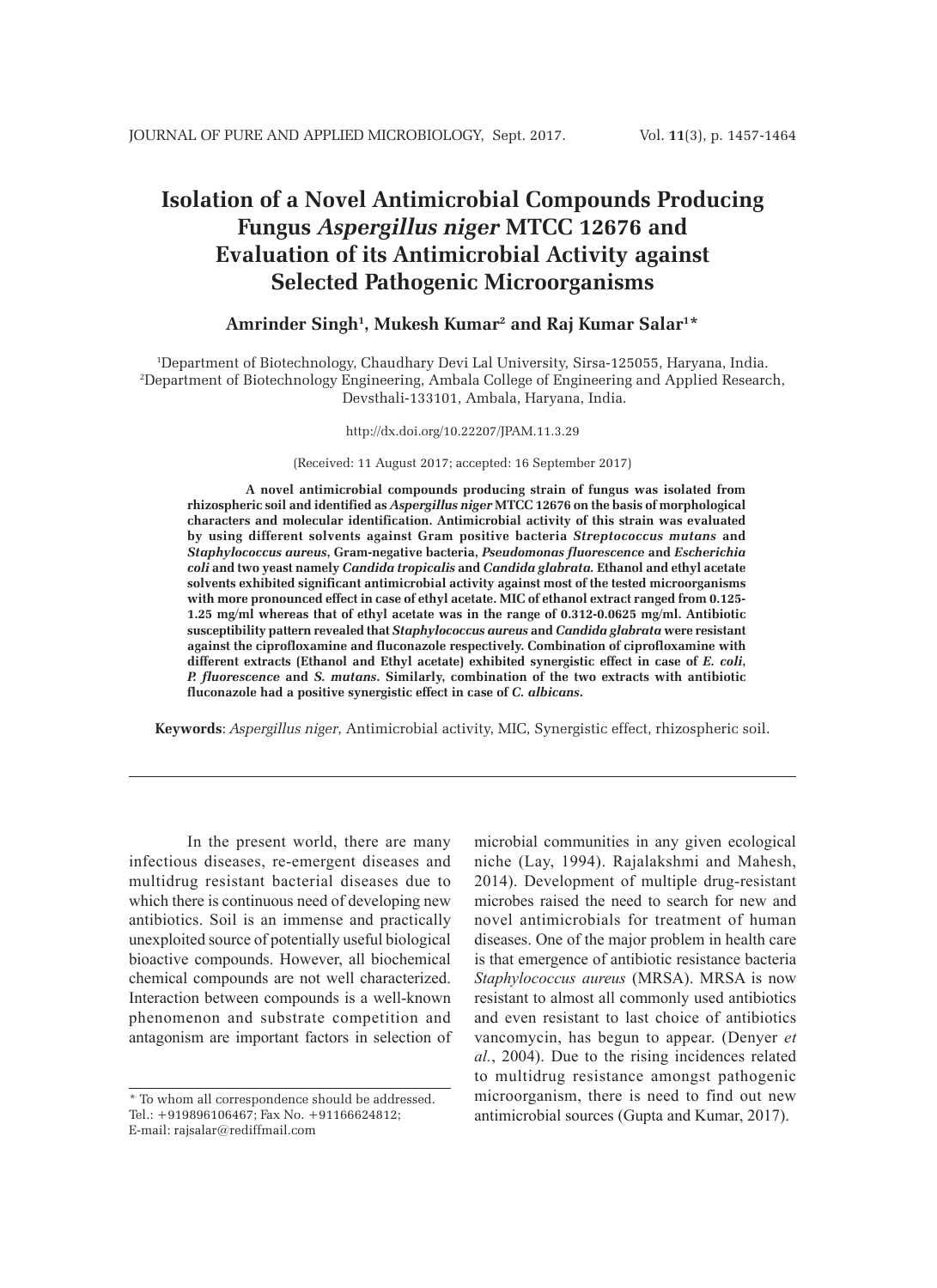Antibiotics are compounds produced by microorganisms that are able to inhibit the growth of other microorganisms (Rajalakshmi and Mahesh, 2014). In today's world, antibiotics are the compounds produced by a microorganism, or similar substance (produced wholly or partly by chemical synthesis), whose low concentrations can inhibit the growth of other microorganisms (Barrett *et al*, 2005) and are considered as selective poison. Despite critical need for new antibiotics to treat drug-resistant infections and other infectious diseases, very few new antibiotics are being developed. Pathogens takes a huge variation in the time for emergence of resistance, which varies among organisms and antibiotics. When there is development of resistance in any pathogen, a new antibiotic is required, which is active against resistant one. In response to microbial resistance, the pharmaceutical industry has produced a remarkable range of antibiotics (Luzhetskyy *et al*, 2007). Not only is there a problem in finding new antibiotics to fight old diseases (because resistant strains of bacteria have emerged), there is also a problem to find new antibiotics to fight new diseases. Over last few years, it has become clear that the emergence of acquired resistance to antibiotics in bacteria is still a serious threat to animals and humans. So, there is urgent need to search for antibiotics which differ in their modes of action (Salyers *et al*, 2005).

Compounds produced from microorganisms are divided into two types: primary and secondary metabolites. Primary metabolism is governed by primary metabolites produced by microorganisms. Primary metabolism is step by step enzyme-catalyzed reactions which provide the cell with energy, synthetic intermediate products and macromolecules such as protein and nucleic acids. Products of primary metabolism are associated with cell growth and their maximum production occurs in the logarithmic phase of growth in a batch culture (Martin and Demain, 1980). In contrast to primary metabolism, secondary metabolism has no apparent function in the organism. The organism continues to exist if secondary metabolism is blocked. Many type of secondary metabolites are produced which inhibits the growth of the surrounding strains. These secondary metabolites, acts as antibiotics to maintain their predominance in the surrounding microbial population.

Several compounds with antibiotic activity have been isolated from microorganisms till date, but only a few of them are clinically useful (Morgan *et al*, 2005). The reason for this is because only compounds with selective toxicity can be used clinically they must be highly effective against a microorganism but have minimal toxicity to human cells. The discovery and development of new effective antimicrobial compounds with new mechanisms of action is still required for infectious disease research programs (Thomashow *et al*, 2008). Rhizosphere soil is mostly viewed from the perspective of how beneficial microorganisms can inhibit the growth and activity of various pathogenic microorganisms (Richardson *et al*, 2009). In view of the above facts, the present study reports an attempt for the isolation of potent soil fungal strain possessing antimicrobial activity against the selected human pathogenic microorganisms.

#### **MATERIALS AND METHODS**

#### **Sample collection**

Soil samples for the present study were collected from different regions of Delhi, Haryana, Punjab, Himachal Pradesh and Jammu and Kashmir. During this process, wild and cultivated plants were dug out carefully and soil adhering to roots was collected removing 1-2 inches of top soil with sterilized spatula. In addition to the rhizosphere soil, sample was also collected from various other sites like bank of river, crop fields, farmhouse backyards, household wastes. A total of 150 soil samples were collected in sterile polyethylene bags and were labeled with date and site of collection. The soil samples were processed immediately for determining moisture content and pH.

#### **Isolation of microorganisms from soil**

Serial dilution agar plate method was used for the isolation of fungi from the soil samples (Cappucino and Sherman, 1996 and Aneja, 2003) through use of streptopenicillin supplemented potato dextrose agar. One gram of dry soil was suspended in 9 ml sterilized distilled water blank No. 1(stock suspension) and vortex for 10-15 minutes to obtain uniform suspension of microorganisms. 1.0 ml of suspension was transferred, while in motion, from the stock

J PURE APPL MICROBIO*,* **11**(3), SEPTEMBER 2017.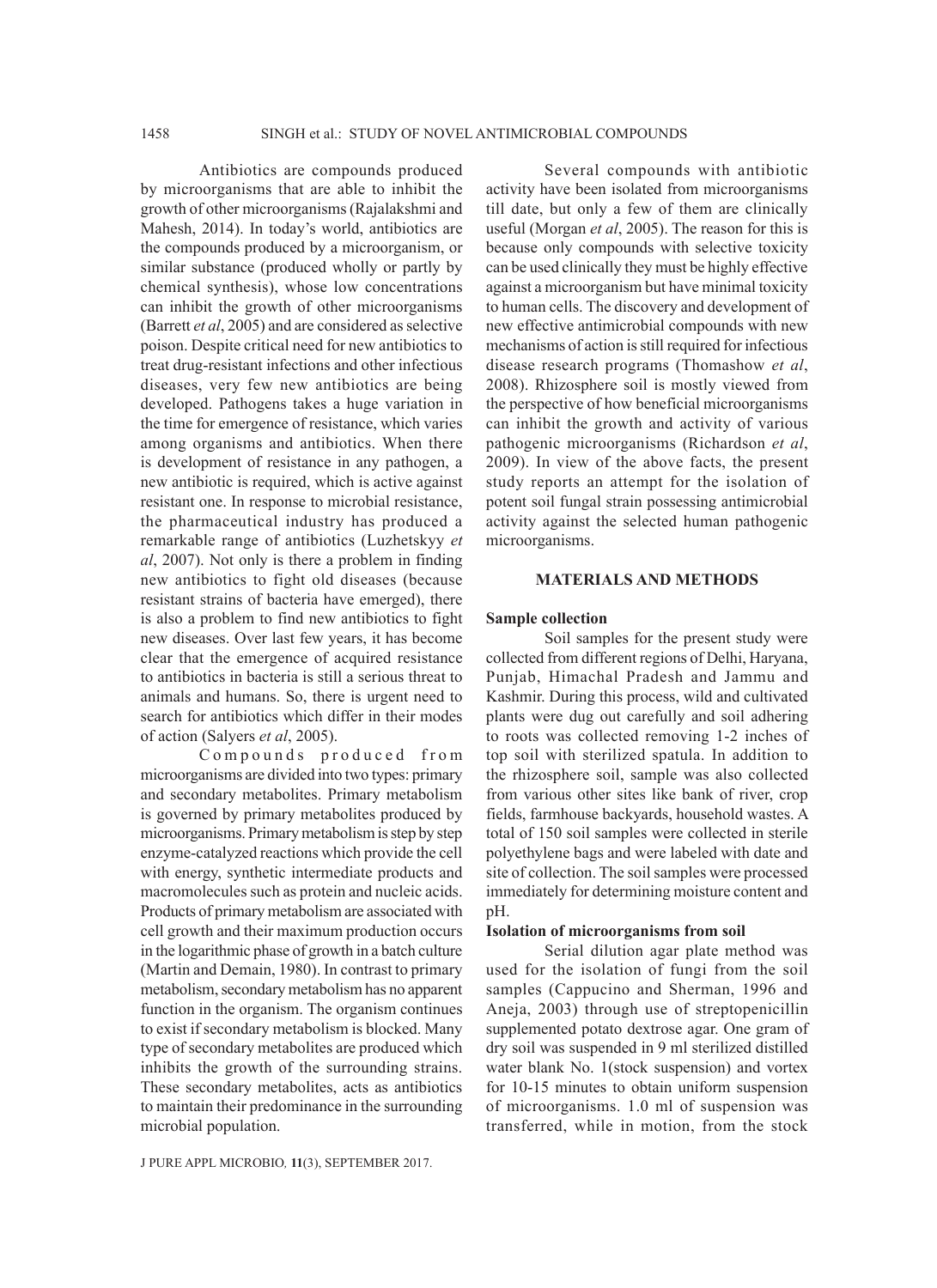suspension (No.1), into sterile water blank number 2 with sterile pipette under aseptic conditions to make 1: 10 (10-2) dilution and vortex it well for five minutes. Further dilutions from  $10^{-3}$  to  $10^{-7}$ were made by pipetting 1.0 ml suspension into sterile water blanks numbered 3, 4, 5, 6 and 7 from water blanks labeled 2, 3, 4, 5 and 6 respectively. Finally 1.0 ml aliquots of the suspension of final five dilutions i.e.  $10^{-3}$  to  $10^{-7}$  were added to labeled and sterilized Petri plates. Approximately, 25 ml cooled (45°C) molten PDA (with streptopenicillin) was added to each Petri plate and mixed gently by rotation. After solidification of the agar media, the inoculated PDA plates were incubated in an inverted position at 25° C for 6 days. The fungi exhibiting antagonistic activity in plate with others was taken as promising isolate and cultured for further studies.

#### **Test microorganisms**

The test microorganisms used in the present study were procured from Microbial Type Culture Collection (MTCC), Institute of Microbial Technology (IMTECH), Chandigarh, India, which included Gram positive bacteria, *Streptococcus mutans* (MTCC Nos.497) *Staphylococcus aureus* (MTCC No.7443), Gram-negative bacteria, *Pseudomonas fluorescence* (MTCC No.1748) *Pseudomonas aeruginosa* (MTCC NO.1688) and *Escherichia coli* (MTCC No.40) and yeast namely *Candida tropicalis* (MTCC No. 3421),*Candida glabrata* (MTCC NO.3814) and *Candida albicans*  (MTCC NO.227). The slants of modified nutrient agar were used for maintaining *S. mutans* strains, nutrient agar for *P. flurescence, S. aureus* and *E. coli* and malt extract agar for *C. albicans* strains and C. *glabrata*. All the slants were kept at 4 °C in the refrigerator for further studies.

#### **Preparation of microbial inoculum**

McFarland standard has been used to standardize the approximate number of microorganisms (bacteria and yeasts) in a liquid suspension by comparing turbidity of test organism suspension with McFarland standard. It is a mixture of two chemical constituents {9.95 ml barium chloride (1.175%) + 0.05 ml sulphuric acid  $(1.0\%)$ . The reaction between the two chemicals results in production of a fine precipitate of barium sulphate. When shaken well, the turbidity of 0.5 McFarland standard is visually comparable to a bacterial suspension of approximately 1.5 x 108 cells/ml. The inoculum of different test pathogens was adjusted according to above prepared 0.5 McFarland standard. The McFarland tube was stored at 4-5°C and was prepared afresh after every 3 to 4 months (Andrews, 2001).

# **Preparation of crude extract**

The fungal crude extract was obtained by inoculating a disc of fungal isolate in potato dextrose broth and incubating for 10-11 days at 27- 29 °C in a BOD incubator. After the incubation, the biomass was filtered through Whatman filter paper No. 1. Bioactive compounds present in the filtrate were extracted by solvent extraction using ethyl acetate as a solvent. Equal volume (1:1) of culture filtrate and ethyl acetate were taken in separating funnel of 1000 ml and agitated for an hour. The mixture was allowed to stand on tripod stand till organic and aqueous layer separated out as upper and lower phase. The solvent layer was evaporated to dryness at 40 °C to get concentrated crude extract. The dried crude extract was scratched with the help of spatula and dissolved in DMSO and was used for testing of antimicrobial activity against various test pathogens.

# **Evaluation of antimicrobial activity**

The antimicrobial activity of purified fungal isolates was determined by using agar well plate method. 100 µl of each of the test bacterial culture standardized at 10 cell/ml from 24 hour old incubated broth culture was aseptically transferred and spread over solidified Muller Hinton agar plates. Wells were dug on the seeded plate with the help of sterile cork borer (4 mm). Each well was filled with 100 µl of crude fungal extracts. The plates were incubated at 37 °C for 24 to 48 hours. Antimicrobial activity of fungal isolates against test pathogens was determined by measuring the zone of growth inhibition around the fungal colonies (Corrado and Rodrigues, 2004).

# **Determination of minimum inhibitory concentration (MIC)**

The minimum inhibitory concentration (MIC) is the lowest concentration of the antimicrobial agent that will inhibit the visible growth of a microorganism after overnight incubation (Andrews, 2001). MICs were determined following the method as described by Hirasawa et.al*.* (1999) with slight modifications. Different concentrations were prepared using DMSO (64, 32, 16, 8, 4, 2, 1, 0.5, 0.25, 0.125, and 0.0625mg/

J PURE APPL MICROBIO*,* **11**(3), SEPTEMBER 2017.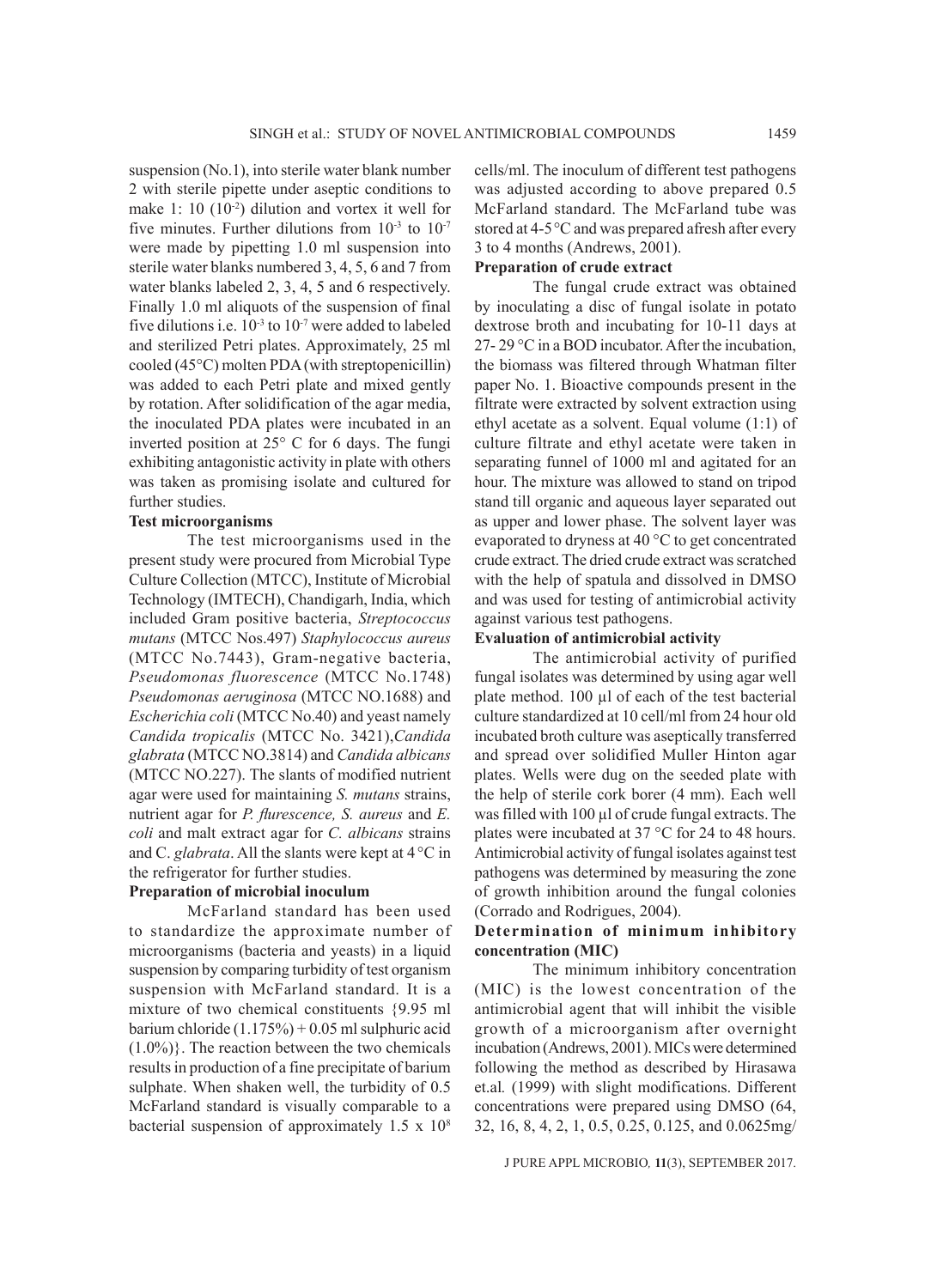ml) and agar well diffusion method was carried out. The test were carried out in triplicate and the mean were recorded.

# **Determination of antimicrobial susceptibility and synergistic activity of promising fungal isolate with antibiotics**

Antibacterial activity was measured using agar well diffusion method according to the National Committee for Clinical Laboratory Standard. Petri plates containing approximately 25-30 ml of sterilized Mueller Hinton agar medium were inoculated using a cotton swab with a 4-6 h old culture of the bacterial strains. Wells (6 mm diameter) were punched in the agar with sterilized cork and filled with 30 µl antibiotics and in case of synergistic effect, 30 µl of each fungal isolate was also added into the well. The plates were incubated at 37°C for 18-24 hours. The antibacterial activity was assessed by measuring the inhibition zone diameter (mm) around the well. The average of three replicates for each crude fungal metabolite, antibiotic and combination was calculated. Synergism effect was considered when combinations exhibited enlargement of combined inhibition zone size by 0.5 mm.

# **Identification of potential fungal isolate**

The fungal strain that exhibited highest antimicrobial activity was selected for subsequent studies and was identified on the basis of its morphological, physiological, biochemical characteristics and rDNA gene sequence of ITS region. Genomic DNA was isolated and rDNA of ITS region was amplified and the PCR product was bidirectionally sequenced using forward (ITS4) and reverse (ITS5) primers The rDNA gene sequence of ITS region was used to carry out BLAST alignment search tool of NCBI Genbank database. Based on maximum identity score first fifteen sequences were selected and aligned using multiple alignment software program Clustal W. Distance matrix was generated using RDP database and the phylogenetic tree was constructed using MEGA 5.

# **RESULTS AND DISCUSSION**

#### **Selection of Promising fungal isolates**

Eight fungal isolates: A21 (MTCC 12676), A23, A63, A72, A129 (*Aspergillus* spp.), A56 (*Penicillium* spp.) and A103, A113 (*Cladosporiun* sp.) were found to be effective

J PURE APPL MICROBIO*,* **11**(3), SEPTEMBER 2017.

against test pathogens. On the basis of maximum diameter of zone of growth inhibition against test pathogens using agar well diffusion assay obtained from screening studies, the fungal isolate A21 proved most promising and was selected for further study.

#### **Identification of fungal isolate**

Identification of the fungal isolate A21 was done on the basis of colony characteristics (colony growth, colour and production of exudate) and sporulating structures (conidiogenous cells, vesicle, conidial head and conidia) by following manual of Kirk et al. (2001). Morphological characterization suggests that it is a fungal strain belonging to *Aspergillus* genera. For molecular analysis, the rDNA of ITS region was amplified and the PCR product was bidirectionally sequenced using forward (ITS4) and reverse (ITS5) primers. Based on BLAST search analysis the fungus isolate A21 was identified as *Aspergillus niger*. Based on maximum identity score first 90 sequences were selected and aligned using multiple sequence alignment software program clustal W. Distance matrix was generated using RDP database and the phylogenetic tree was constructed using muscle (Fig. 1). A living culture of the isolate is deposited in Microbial Type Culture Collection (MTCC), Institute of Microbial Technology (IMTECH) Chandigarh, India (Accession No.12676).

# **Determination of antimicrobial activity**

In the present study, crude extracts of *Aspergillus niger* MTCC 12676 were prepared in different solvents (Methanol, petroleum ether, ethanol, n-butanol and ethyl acetate) and analyzed for their antimicrobial activity determined against the test microbial pathogens. The results presented in Table 1 shows that antimicrobial activity of the fungal strain *A. niger* MTCC 12676 was obtained only in case of ethanol and ethyl acetate solvents. These extracts exhibited significant antimicrobial activity against most of the tested microorganisms. In ethanolic extracts, the zone of growth inhibition ranged from 14-24 mm whereas the ethyl acetate extracts resulted in zones of 16-36 mm. Among the tested pathogens, *Candida albicans* was found to be most sensitive yielding 24 mm and 36 mm diameter zones against ethanol and ethyl acetate extracts respectively. However, none of the solvent was able to exhibit the antimicrobial activity against *Pseudomonas aeruginosa* and *Candida tropicalis*.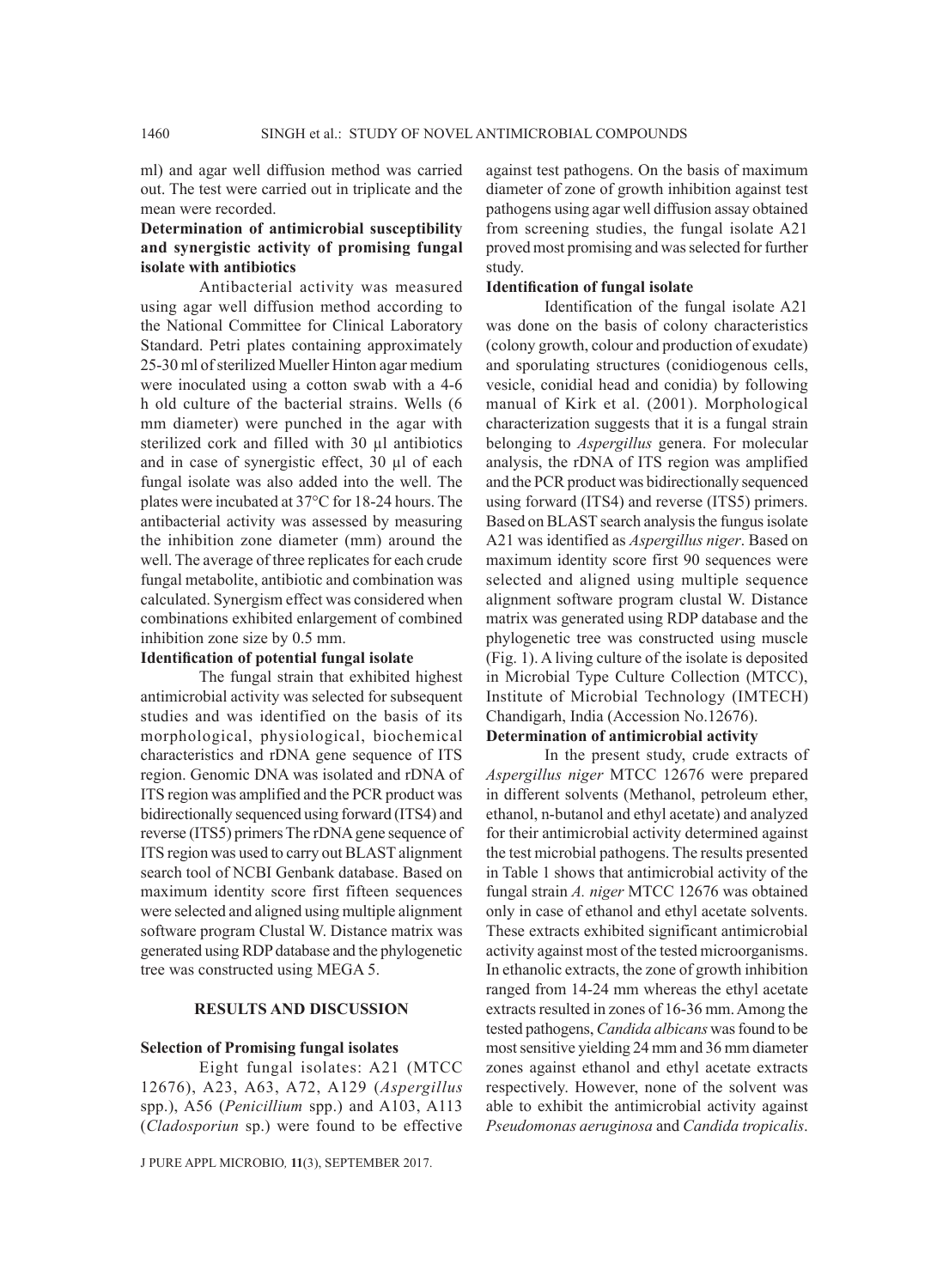There are also previous reports suggesting the antimicrobial activity of *Aspergillus sp*. against the pathogenic microorganisms (Furtado *et al*., 2002 and Sunkar and Nachiyar, 2011).

# **Determination of minimum inhibitory concentration (MIC)**

The minimum inhibitory concentration of ethanolic extract of *A. niger* MTCC 12676 and of ethyl acetate extracts are shown in Table 2. MIC of ethanol extract was 0.125 mg/ml for *Escherichia coli*, *Staphylococcus aureus* and 1.25mg/ml for

*Pseudomonas florocesence*, S*treptococcus mutans* and *Candida albicans*. The lowest MIC was observed in case of *Escherichia coli* (.125mg/ml). On the other hand, MIC of ethyl acetate extract was 0.312mg/ml for *Escherichia coli*, *Pseudomonas florocesence*, *Candida albicans* and 0.0625mg/ ml for *Staphylococcus aureus* and *Streptococcus mutans*. *Candida glabrata* had highest MIC of 2.5mg/ml among all the tested microorganisms in both the solvents. The present results are in accordance to Geetanjali et al. (2016) who reported



**Fig.1.** Phylogenetic tree of *Aspergillus niger* MTCC 12676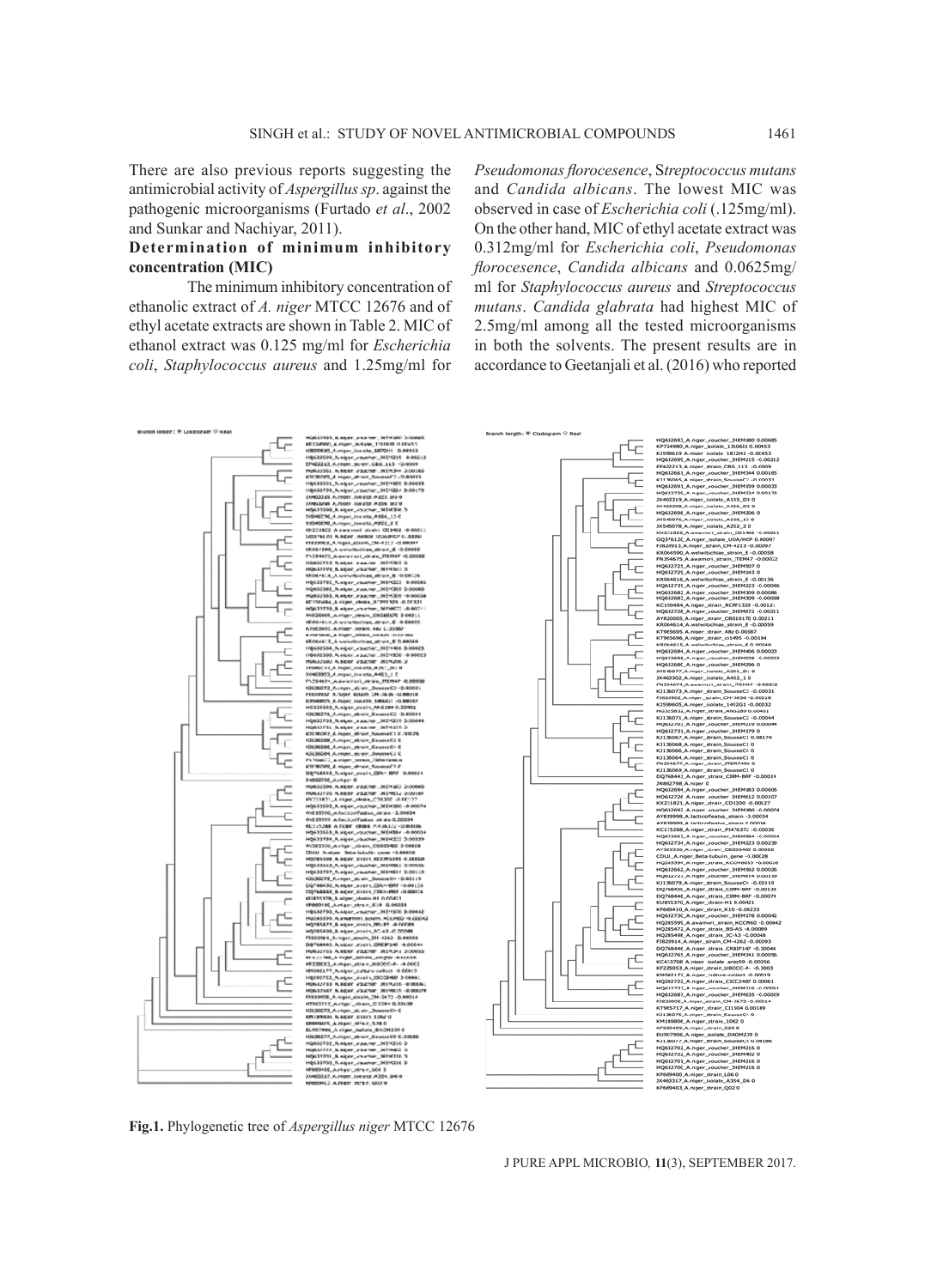fungal antimicrobial activity against most of the microorganisms used in the present study with a closely matched MIC values.

# **Determination of antimicrobial susceptible pattern of tested microorganisms**

Table 3 reveals the antibiotic susceptibility pattern of test pathogens. In case of gram–positive bacteria, *Pseudomonas aeruginosa* showed the maximum susceptibility to antibiotic ciprofloxacine producing inhibition zones of 32 mm, whereas *Streptococcus mutans* had zone of 28 mm. On the other hand, Gram – negative bacteria, exhibited zone of 30 mm and 26 mm for *Escherichia coli* and *Pseudomonas fluorescence* respectively against the same antibiotic. However, *Staphylococcus aureus* was found to be resistant against ciprofloxamine. Similarly, he fungi *Candida tropicalis* (26 mm) and *Candida albicans* (29 mm) also exhibited susceptibility pattern against antibiotic fluconazole except *Candida glabrata*.

# **Synergistic activity of promising fungal isolate with antibiotics**

The synergistic activities of ethanol and ethyl acetate extracts of *A. niger* MTCC 12676 with commercial antibiotics were determined to observe changes in their antimicrobial efficacy (Table 4). When both the extracts were combined with ciprofloxamine, no synergistic effect was observed in case of Gram-negative bacterium *P. aeruginosa* and Gram-positive *S. aureus*. However, this combination of ciprofloxamine with different extracts (Ethanol and Ethyl acetate) exhibited synergistic effect through significant inhibition of the growth of Gram-negative bacteria *E. coli*, *P. fluorescence* and Gram- positive bacterium *S. mutans* as indicated by significant increase in the

**Table 1.** Antimicrobial activity of different crude extracts of *A. niger* MTCC 12676 against various pathogenic microorganisms

| Solvent              | Diameter of zone of inhibition (mm) |                          |                          |               |                          |                          |                          |              |
|----------------------|-------------------------------------|--------------------------|--------------------------|---------------|--------------------------|--------------------------|--------------------------|--------------|
|                      |                                     | Gram-negative            |                          | Gram-positive |                          | Yeast                    |                          |              |
|                      | Ec                                  | Pa                       | Pf                       | Sa            | Sm                       | Сt                       | Ca                       | Сg           |
| Methanol             |                                     | $\overline{\phantom{0}}$ | -                        |               |                          |                          | $\overline{\phantom{0}}$ |              |
| Petroleum Ether      | $\overline{\phantom{0}}$            | $\overline{\phantom{0}}$ | $\overline{\phantom{0}}$ | ٠             | $\overline{\phantom{0}}$ | $\overline{\phantom{0}}$ | $\overline{\phantom{0}}$ | -            |
| Ethanol              | $21\pm0.23$                         | $\overline{\phantom{0}}$ | $18\pm0.1$               | $19\pm0.23$   | $20\pm 0.42$             | $\overline{\phantom{0}}$ | $24\pm 0.13$             | $14\pm 0.21$ |
| n-Butanol            | $\overline{\phantom{0}}$            | ٠                        | $\overline{\phantom{0}}$ | ٠             |                          | $\overline{\phantom{a}}$ | $\overline{\phantom{0}}$ |              |
| <b>Ethyl Acetate</b> | $29 \pm 0.47$                       | $\overline{\phantom{a}}$ | $24\pm 0.31$             | $21 \pm 0.21$ | $26\pm0.21$              | $\overline{\phantom{a}}$ | $36\pm0.37$              | $6\pm 0.23$  |

Ec: *Escherichia coli*, Pa: *Pseudomonas aeruginosa*, Pf: *Pseudomonas florocesence*, Sa: *Staphylococcus aureus*, Sm: *Streptococcus mutans*, Ct: *Candida tropicalis* Cs: *Candida albicans*, Cg: *Candida glabrata* \*Mean diameter± Standard deviation

| Solvent              | Diameter of zone of inhibition (mm) |                          |                          |                          |                          |    |                          |                          |  |
|----------------------|-------------------------------------|--------------------------|--------------------------|--------------------------|--------------------------|----|--------------------------|--------------------------|--|
|                      | Gram-negative                       |                          |                          | Gram-positive            |                          |    | Yeast                    |                          |  |
|                      | Ec                                  | Pa                       | Pf                       | Sa                       | Sm                       | Ċt | Ca                       | Cg                       |  |
| Methanol             | $\overline{\phantom{a}}$            | $\overline{\phantom{0}}$ |                          | $\overline{\phantom{0}}$ | ٠                        | -  | $\overline{\phantom{0}}$ | $\,$                     |  |
| Petroleum Ether      | $\overline{\phantom{a}}$            | $\overline{\phantom{0}}$ |                          | $\overline{\phantom{0}}$ | $\overline{\phantom{0}}$ |    | $\overline{\phantom{0}}$ | $\overline{\phantom{0}}$ |  |
| Ethanol              | 0.125                               | $\overline{\phantom{0}}$ | 1.25                     | 0.125                    | 1.25                     | -  | 1.25                     | 2.5                      |  |
| n-Butanol            | $\overline{\phantom{a}}$            | $\overline{\phantom{0}}$ | $\overline{\phantom{0}}$ | -                        | $\overline{\phantom{a}}$ |    | $\overline{\phantom{0}}$ | $\overline{\phantom{0}}$ |  |
| <b>Ethyl Acetate</b> | 0.312                               | $\overline{\phantom{0}}$ | 0.312                    | 0.0625                   | 0.0625                   | -  | 0.312                    | 2.5                      |  |
|                      |                                     |                          |                          |                          |                          |    |                          |                          |  |

**Table 2.** Minimum inhibitory concentration (MIC) of crude extracts of *A. niger* MTCC 12676 prepared in different solvents against the test pathogens

Ec: *Escherichia coli*, Pa: *Pseudomonas aeruginosa*, Pf: *Pseudomonas florocesence*, Sa: *Staphylococcus aureus*, Sm: *Streptococcus mutans*, Ct: *Candida tropicalis* Cs: *Candida albicans*, Cg: *Candida glabrata*

\*Mean diameter± Standard deviation

#### J PURE APPL MICROBIO*,* **11**(3), SEPTEMBER 2017.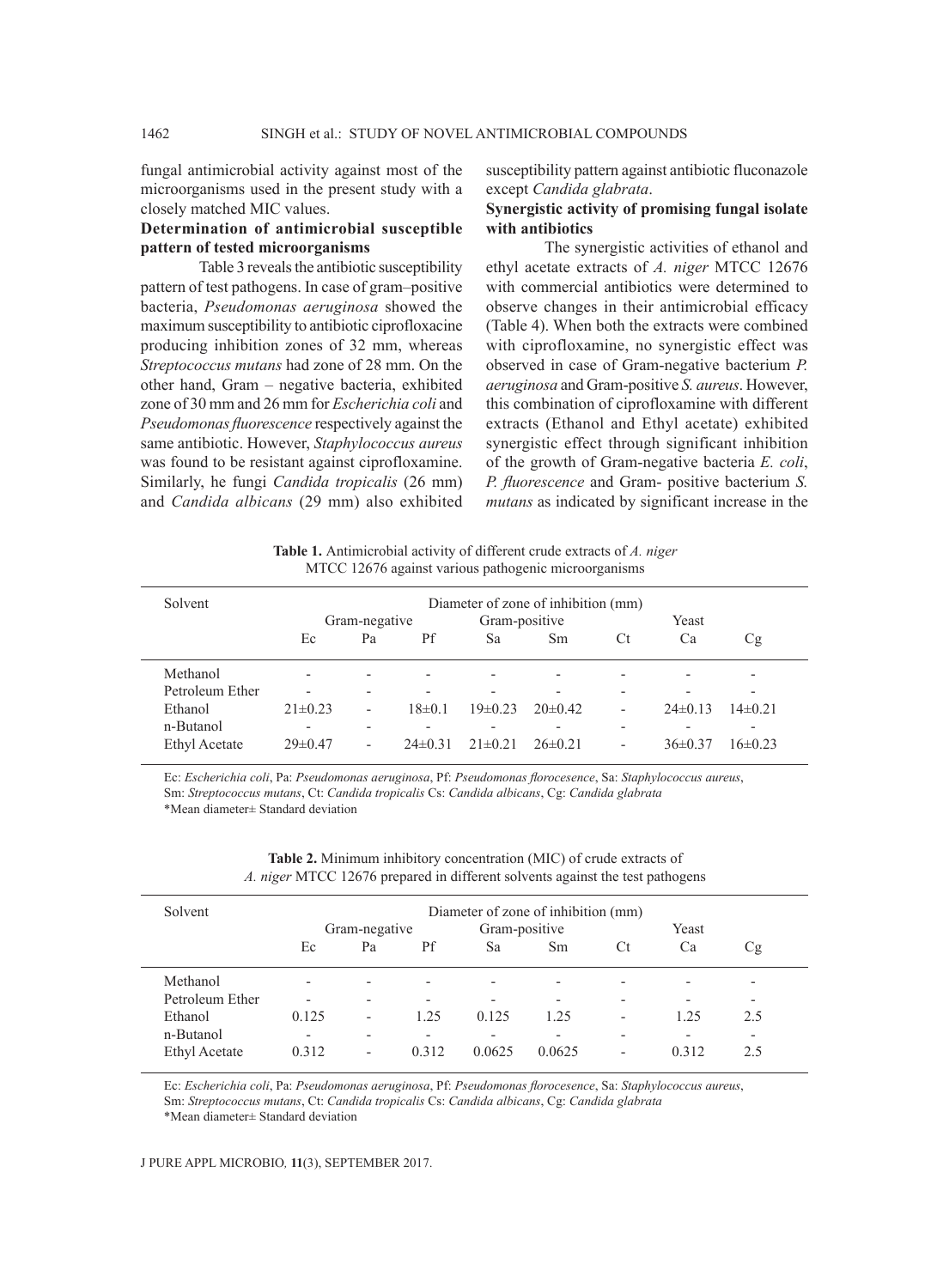| <b>Strains Used</b>      | Ciprofloxacine     | Fluconazole | Diameter Of Zone<br>Of Inhibition $(mm)^***$ |
|--------------------------|--------------------|-------------|----------------------------------------------|
| Escherichia coli         | $\hspace{0.1mm} +$ |             | $30\pm0.33$                                  |
| Pseudomonas aeruginosa   | $^{+}$             |             | $32\pm0.67$                                  |
| Pseudomonas fluorescence | $^{+}$             |             | $26 \pm 0.37$                                |
| Staphylococcus aureus*   | $^{+}$             |             | NA.                                          |
| Streptococcus mutans     | $^{+}$             |             | $28 \pm 0.45$                                |
| Candida tropicalis       |                    |             | $26 \pm 0.23$                                |
| Candida albicans         |                    | $^{+}$      | $29 \pm 0.13$                                |
| Candida glabrata.**      |                    |             | NA.                                          |

**Table 3.** The antibiotic susceptibility pattern of test microorganisms

\**Staphylococcus aureus*: resistant to Ciprofloxacin

\*\**Candida* glabrata: resistant to Fluconazole

\*\*\*Mean Diameter ± Standard Deviation

NA: No activity

**Table 4.** Synergistic effect of different solvent extracts of *A. niger* MTCC 12676 with selected antibiotics

| Strains Used             | Ciprofloxacine | Fluconazole                      | Crude   | Diameter of Zone<br>of Inhibition (Mm)*** |              |  |
|--------------------------|----------------|----------------------------------|---------|-------------------------------------------|--------------|--|
|                          |                |                                  | Extract | EТ                                        | EA           |  |
| Escherichia coli         | $^+$           |                                  | $^{+}$  | $32\pm0.21$                               | $34\pm1.09$  |  |
| Pseudomonas aeruginosa   | $^{+}$         |                                  | $^+$    | $32\pm0.21$                               | $32\pm0.21$  |  |
| Pseudomonas fluorescence | $^{+}$         |                                  | $^+$    | $27\pm 0.67$                              | $28\pm 0.76$ |  |
| Staphylococcus aureus*   |                |                                  | $^+$    | $18\pm 0.78$                              | $22\pm 0.33$ |  |
| Streptococcus mutans     |                |                                  | $^+$    | $30\pm 0.23$                              | $32\pm0.21$  |  |
| Candida tropicalis       |                | $\hskip 0.025cm +\hskip 0.025cm$ | $^+$    | $26 \pm 43$                               | $26 \pm 43$  |  |
| Candida <i>albicans</i>  |                |                                  | $^{+}$  | $38\pm1.09$                               | $38\pm1.09$  |  |
| Candida glabrata.**      |                |                                  | $^{+}$  | $13\pm 0.65$                              | $16\pm 0.76$ |  |

Abbreviations: ET: Ethanol, EA:Ethyl acetate

\*Mean Diameter ± Standard Deviation

diameter of the zone of inhibition. Similarly, a positive synergistic effect was observed in case of *C. albicans*, where zone of inhibition increased significantly in response to the combination of the two extracts with antibiotic fluconazole. However, no effect was observed in case of *C. tropicalis* and *C. glabrata*.

#### **CONCLUSION**

A number of *Aspergillus species* have been studied to be the potent source of antimicrobial compounds, but a lot more still remained to be explored. In the present study, a novel strain of *Aspergillus niger* MTCC 12676 was isolated from the soil and investigated for the

antimicrobial activity against some disease causing microorganisms. The results obtained indicates that the crude extract of this fungi was very effective against the growth of these microorganism and could represent a possible source of antimicrobial compounds against the tested microorganisms. It was also revealed that fungi also inhibited the growth of *Staphylococcus aureus* and *Candida glabrata* both of which exhibited resistance against the commercial antibiotics ciprofloxacine and fluconazole, respectively. Further studies are required for the isolation and characterization of the antimicrobial compounds which could be used for pharmaceutical applications for treatment and control of infectious disease causing bacteria and fungus.